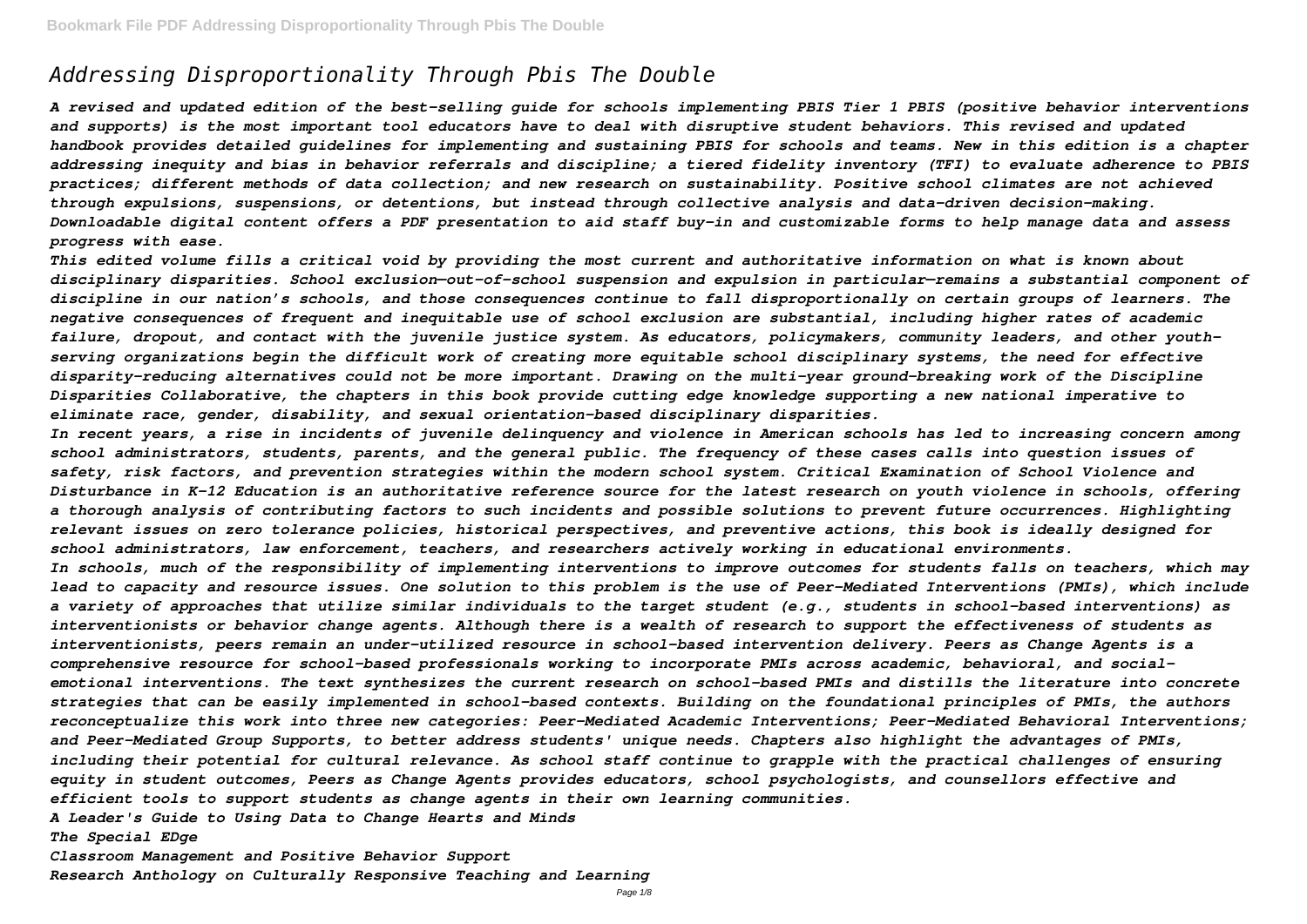# *School Suspensions--are They Helping Children?*

# *Inequality in School Discipline*

## *Peers as Change Agents*

This unique book will provide teachers and other service providers the knowledge and skills for positive behavior supports in school settings, thereby improving the academic and social skills of their students. It is written in an informational format that teachers and other service providers can immediately put to use. The text is generic across age levels K-12, and focuses on the positive behavior supports in school settings. Each chapter begins with Key Written Questions, followed by Window to the World case studies, Discussion Questions, and suggestions for classroom and school activities. Additionally, an overview of positive behavior supports is examined, which includes measuring behavior, functional assessment and analysis, reinforcement, punishment, classroom structure, preventative procedures and Interventions, cooperative learning and peer tutoring. The self-management strategies, social skills instruction, and school-wide positive behavior supports are vital points that will prove valuable for training purposes. This "how to teach" book is written for teachers and other direct service providers in a non-technical manner with specific real-world examples.

As enrollment numbers continue to grow for online education classes, it is imperative instructors be prepared to teach students from diverse groups. Students who engage in learning in classrooms where their backgrounds are recognized and the instruction is welcoming and all-inclusive perform better. Individuals who teach in online settings must endeavor to create caring and culturally appropriate environments to encourage learning among all students irrespective of their demographic composition. Care and Culturally Responsive Pedagogy in Online Settings is a collection of innovative research on the incorporation of culturally sensitive teaching practices in online classrooms, and how these methods have had an impact on student learning. While highlighting topics including faculty teaching, restorative justice, and nontraditional students, this book is ideally designed for instructors, researchers, instructional designers, administrators, policymakers, and students seeking current research on online educators incorporating care and culturally responsive pedagogy into practice.

An updated edition of an indispensable resource offers practical strategies for teaching and supporting students with mental health and learning disorders. Covering topics including PTSD, bipolar disorder, autism spectrum disorder, and many others, this accessible, ready-to-use reference explains how each disorder or difficulty might be exhibited in the classroom and offers straightforward suggestions for what to do (and what not to do). Using clear, jargon-free language, the book helps all educators—whether in inclusive classrooms, general education settings, or other environments—recognize mental health issues and learning disabilities that are often observed in students. Fully revised and updated to correspond to the DSM-5, this edition addresses newly diagnosed disorders, as well as incorporating the latest research and interventions for existing disorders. The book also includes current information about educational practices such as creating a culturally responsive classroom and supporting students' social-emotional learning. Digital content includes customizable forms from the book. A free downloadable PLC/Book Study Guide is available at freespirit.com/PLC.

The School Counselor's Guide to Multi-Tiered Systems of Support is the first book to provide school counseling practitioners, students, and faculty with information and resources regarding the alignment and implementation of Comprehensive School Counseling Programs (CSCPs) such as the ASCA National Model and Multi-Tiered Systems of Support (MTSS). This innovative text provides a strong theoretical and research base, as well as practical examples from the field, case studies, and relevant hands-on resources and tools to assist school counselors in comprehending, facilitating, and strengthening the implementation of CSCPs, particularly through MTSS alignment. Furthermore, chapters include pertinent information from the CACREP standards and the ASCA National Model. This book is an essential resource for pre-service and practicing school counselors, as well as their leaders, supervisors, and faculty looking to better understand and utilize the overlap between CSCPs and MTSS, to strengthen school counseling programs to better serve students, schools, and communities.

Grand Challenges for Social Work and Society

Exploring the Effects of Positive Behavioral Supports on Disciplinary Practices in Schools and It's Potential to Mitigate Disproportionality in Disciplinary Outcomes for African American Students

Violence and Society: Breakthroughs in Research and Practice

Supporting Underserved Students

Preventing Challenging Behavior in Your Classroom

International Perspectives

The field of classroom management is not a neatly organized line of inquiry, but rather consists of many disparate topics and orientations that draw from multiple disciplines. Given the complex nature of the field, this comprehensive second edition of the Handbook of Classroom Management is an invaluable resource for those interested in understanding it. This volume provides up-to-date summaries of research on the essential topics from the first edition, as well as fresh perspectives and chapters on new topics It is the perfect tool for both graduate students and practitioners interested in a field that is fascinating but not immediately accessible without the proper guidance. This volume brings together the most recent and cutting edge research on the understanding of education. It focuses on the lived experience of the students in the context of different educational institutions. In doing so, it unravels layers of inequalities in the understanding of education. As education continues to take great strides to become more inclusive and understanding of diverse students and cultures, teaching practices and methods for learning are an essential part of the puzzle and must be addressed to create culturally responsive educational experiences. Teachers must make meaningful connections between a student's culture, language, life experiences, and background to what the student is learning in the classroom. By integrating culture into the classroom, student achievement can be fostered, and students can excel. Underserved populations may face discrimination when it comes to culture, language, or race, and their needs can often be neglected. By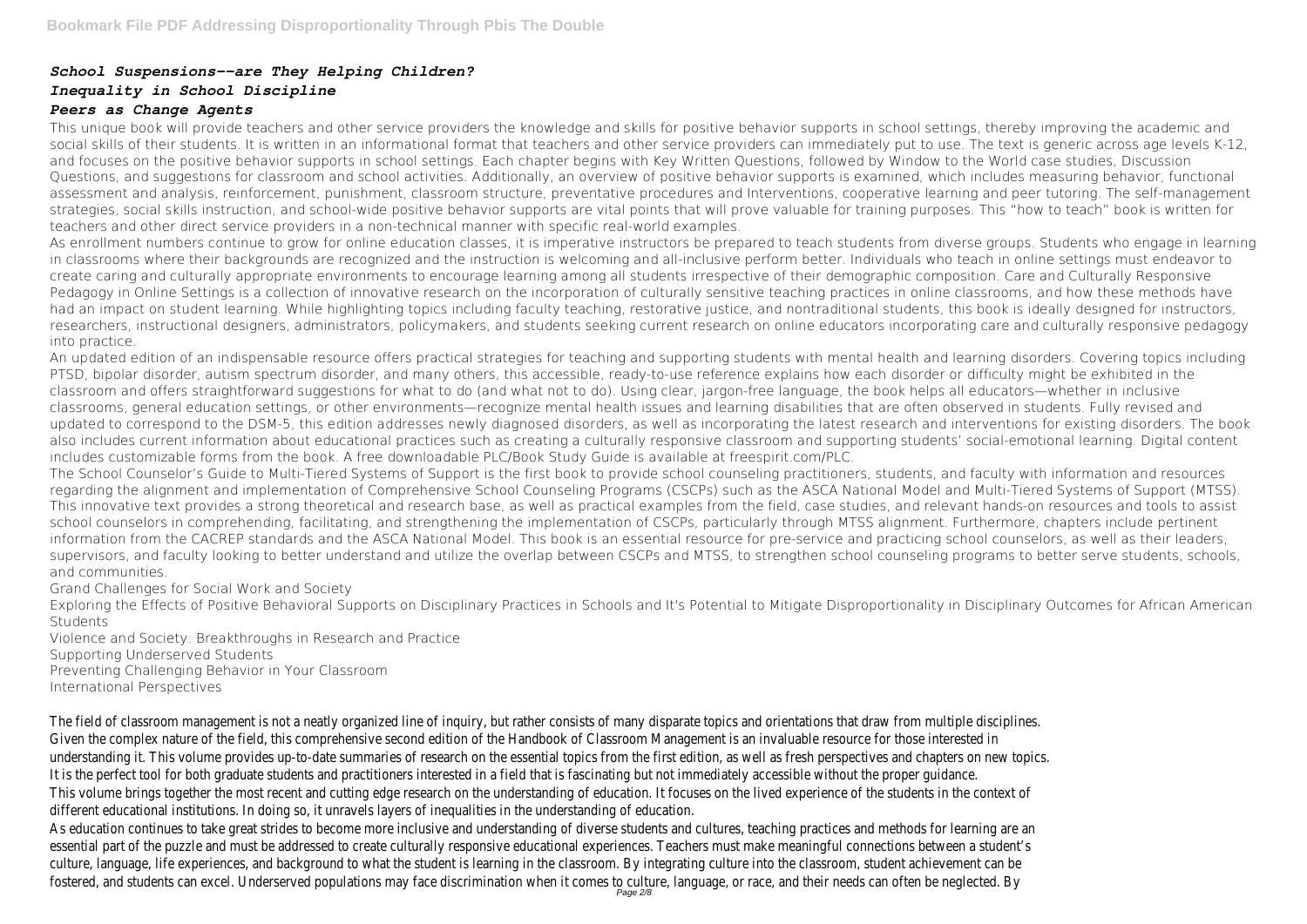implementing culturally responsive teaching, students can feel valued, motivated, understood, and included in their education. The Research Anthology on Culturally Responsive Teaching and Learning displays the best practices and lessons learned for culturally responsive teaching and learning across different types of institutions, classroom subjects, and with different types of students from diverse cultural backgrounds. The chapters focus on culturally responsive practices and how these methods for teaching can impact student success, empowerment, and cultural competence. This book is essential in understanding cultural diversity and inequity in education as well as the ways to address it. This book is ideal for faculty, teachers, counselors, administrators, principals, curriculum developers, instructional designers, professionals, researchers, and students seeking to improve their understanding of culturally responsive teaching and learning.

Violent behavior is an unavoidable aspect of human nature, and as such it has become deeply integrated into modern society. Examining violence through a critical and academic perspective can lead to a better understanding of its foundations and implications. Violence and Society: Breakthroughs in Research and Practice explores the social and cultural influences of violence on human life and activity. Focusing on emerging research perspectives, case studies, and future outlooks, this comprehensive collection is an essential reference source for graduate-level students, sociologists, researchers, professionals, and practitioners interested in the effects of violence in contemporary culture Breakthroughs in Research and Practice

Effective and Practical Strategies for Teachers and Other Service Providers (2nd Ed.)

Practical Prevention Strategies

Handbook of Multicultural School Psychology

Unconditional Education

Solving Disproportionality and Achieving Equity

Restructuring Inequality

After decades of reform, America's public schools continue to fail particular groups of students; the greatest opportunity gaps are faced by those whose achievement is hindered by complex stressors, including disability, trauma, poverty, and institutionalized racism. When students' needsoverwhelm the neighborhood schools assigned to serve them, they are relegated to increasingly isolated educational environments. These placements negatively impact students by reinforcing patterns of institutionalization and persistent exclusion.Unconditional Education (UE) offers an alternate approach that transforms schools into communities where all students can thrive. Within UE schools, student supports are deployed when and where they are needed. Realignment of the resources associated with serving high-needs youth allows students toremain in their natural communities while schools gain access to the academic, behavioral, and clinical expertise required to support them. Furthermore, UE reduces the need for more intensive and costly future remediation by pairing a holistic, multi-tiered system of supports with an intentionalfocus on overall culture and climate, and promotes systematic coordination and integration of funding and services by identifying gaps and eliminating redundancies to increase the efficient allocation of available resources. This book is an essential resource for mental health and educationalstakeholders (i.e., school social workers, therapists, teachers, school administrators, and district-level leaders) who are interested in adopting an unconditional approach to supporting the students within their schools.

The first volume of its kind to take a comprehensive view of social justice issues and interventions for young people from a global perspective. Revised with an eye toward the ever-evolving research base undergirding positive behavior support (PBS) and related approaches, Preventing Challenging Behavior in Your Classroom, second edition, focuses on real-world examples and practical strategies to prevent and reduce behavior problems and enhance student learning. Featuring a new chapter on culturally responsive PBS, this second edition helps readers understand disparities in punitive responses and identify strategies to promote equitable, positive school discipline. Teachers will be able to smartly appraise the efficacy of a range of classroom management practices with the help of updated standards, function-based strategies to differentiate evidence-based from questionable or harmful practices, and resources and tools for evaluation. Written in engaging, easy-to-understand language, this book is an invaluable resource for pre- and in-service educators looking to strengthen their understanding and implementation of equitable PBS.

Disproportionality in special education and school discipline in the U.S. Education system has been a crucial and complex issue. Research has shown that evidence-based interventions that lie within the positive behavioral interventions and supports (PBIS) framework has been effective in improving educational outcomes for all students. In this study, the author investigated the impact of the School-Wide Benchmarks of Quality, a PBIS fidelity measure, on student disciplinary outcomes. 380 schools presented four years of disciplinary outcome data. Results showed that the PBIS fidelity measure had a modest effect on the overall student disciplinary outcomes but did not address the disproportionate representation of African Americans. Observations of the effects of PBIS on African American student outcomes without the fidelity measure showed similar results. Per the results of this study, PBIS is an important strategy for reducing school disciplinary actions but has not address disproportionality in African American student disciplinary outcomes. Addressing Racial Disproportionality and Disparities in Human Services

School Social Work

Motivating the SEL Field Forward Through Equity

Safe and Healthy Schools, Second Edition

Practical Handbook of Multi-Tiered Systems of Support

Strategies and Methods for Implementing Trauma-Informed Pedagogy

Does Compliance Matter in Special Education?

"The 9th edition of School Social Work: Practice, Policy and Research marks the further development of school social work as a social work specialization, as well as this venerable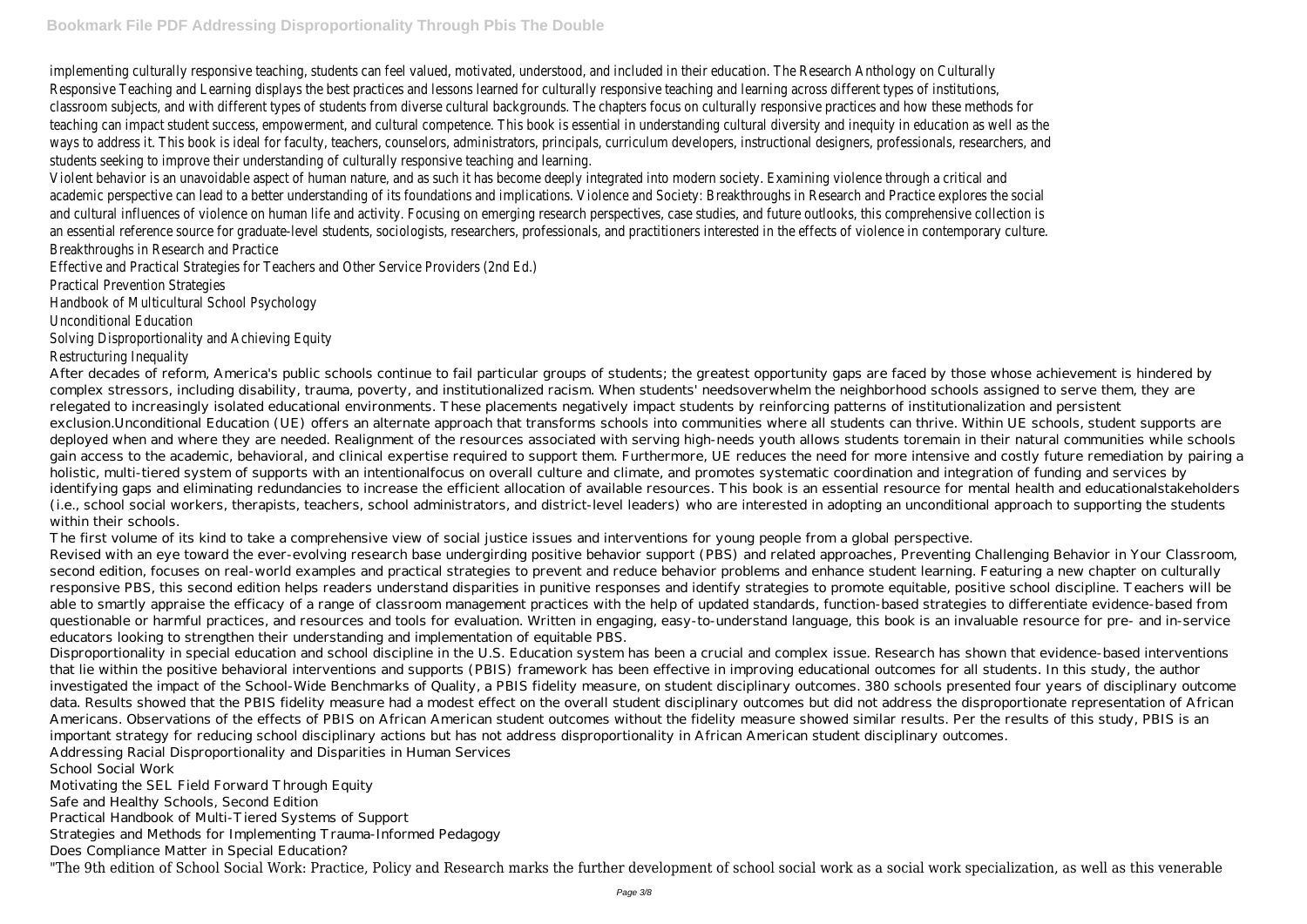textbook itself. American school social work is well into its second century now, and despite ever-present concerns about limited resources, budgets, and school social worker: student ratios, school social work continues to grow, both in the U.S. and internationally. Throughout the U.S. and globally, school social work is becoming increasingly essential to the educational process as families and communities strive to make schools safe and inclusive places for children to learn, to grow, and to flourish. This 9th edition strives to reflect how school social work practice in the third decade of the 21st century effectively impacts academic, behavioral, and social outcomes for youth and the school communities they serve"-- Accessible and comprehensive, this book shows how to build a schoolwide multi-tiered system of support (MTSS) from the ground up. The MTSS framework encompasses tiered systems such as response to intervention (RTI) and positive behavioral interventions and supports (PBIS), and is designed to help all K-12 students succeed. Every component of an MTSS is discussed: effective instruction, the role of school teams, implementation in action, assessment, problem solving, and data-based decision making. Practitioner-friendly features include reflections from experienced implementers and an extended case study. Reproducible checklists and forms can be downloaded and printed in a convenient 8 1/2" x 11" size.

The Grand Challenges for Social Work Initiative (GCSWI), which is spearheaded by the American Academy of Social Work and Social Welfare (AASWSW), represents a major endeavor for the entire field of social work. GCSWI calls for bold innovation and collective action powered by proven and evolving scientific interventions to address critical social issues facing society. The purpose of GCSWI was modeled after the National Academy of Engineering, which aimed to identify some of the most persistent engineering problems of the day and then put the attentions, energies, and funding of the entire field to work on them for a decade. The GCSWI does the same for social issues, tackling problems such as homelessness, social isolation, mass incarceration, family violence, and economic inequality. Grand Challenges for Social Work and Society is an edited book that will present the foundations of the GCSWI, laying out the start of the initiative and providing summaries of each of the twelve challenges. The 12 main chapters that form the core of the book, one on each of the dozen Grand Challenges, are written by the primary research teams who are driving each GC project.

This volume highlights five critical key issues relevant to Colorado's Black and Brown communities. As a result of the recent activity around policing and equity, marijuana, education and biases, prisoner reintegration, and activism, it offers solutions to managing those problems. The book is a resource that must be read by K-12 educators, social workers, probation officers, grass roots leaders, adult educators, and university professors in the area of sociology, education, Black studies, and the non-traditional disciplines. Additionally, the volume contains essential tools for training professionals and teaching our youth by offering insights to problem solve in urban areas. It provides pertinent information vital to the development and success of our youth struggling in K-12, higher education, and the criminal justice system. Although Colorado's Black communities are the focus of the volume, it will also serve as a model for urban communities in different states.

School Social Work: National Perspectives on Practice in Schools aligns with the SSWAA national model. The book approaches diversity from an intersectionality perspective, accounting for the experiences of students based on differences such as sexuality, race, and gender. Authors from across the U.S. provide a national overview of the profession. A Knowledge-Outcomes-Impact model for multi-tier systems of behavior support. This KOI PBIS manual will provide your school teams with the tools, forms, and step-by-step instructions to implement a Positive Behavior Intervention and Support (PBIS) system in your school. PBIS is a multi-tiered decision making framework for behavior that is culturally responsive for your staff, students, and community. With PBIS, you will measurably decrease disruptive behaviors, increased academic achievement and improve your school climate and safety.? The eBook interactive textbook, available exclusively online, shows you color photos, videos, and full page documents in every chapter from schools implementing PBIS. As much as Americans believe in the promise of an egalitarian, color-blind society, the reality is far from that ideal. People of color consistently lag behind their white counterparts in key quality-of-life areas. Despite many significant gains, widespread structural inequalities continue to exist and thrive. Race and Social Problems takes the long view of this state of affairs, offering both multi-level analysis and a practical blueprint for social justice. It begins by explaining how race-related social problems have changed over the decades. This volume identifies factors contributing to their persistence in this century, most notably the central role of economic disparities in exacerbating related social problems and replicating them for future generations. The chapters expand on this knowledge by detailing innovative and successful strategies for addressing aspects of six major areas of inequality: Poverty: challenging standard American concepts of poverty. Education: approaches toward closing the achievement gap. Intergroup relations: enhancing race dialogues. Family and lifespan: programs targeting families, youth, and elderly. Criminal justice: reducing incarceration and increasing public safety. Health and mental health: promoting positive outcomes. Race and Social Problems casts a wide net across the most pressing social issues, clarifying both the immediate and larger tasks ahead for a range of professionals in such diverse fields as social work, anthropology, communications, criminology, economics, history, law, political science, psychology, public health, and sociology. Now in a fully revised and updated second edition, this authoritative resource provides a complete toolkit for designing and implementing an evidence-based school safety plan. Foremost experts guide practitioners to understand and prevent violence, bullying, and peer harassment in grades K–12. Best practices are reviewed for creating a positive school climate and

National Perspectives on Practice in Schools

Setting Expectations and Building Positive Behavior

Improving Equity and Outcomes for Adolescents with Disabilities

A Guide to Implementing Peer-Mediated Interventions in Schools

How to Make PBIS Culturally and Linguistically Responsive (PBIS-Compatible Resources for Culturally and Linguistically Responsive Teaching) An Interdisciplinary Perspective

Transition by Design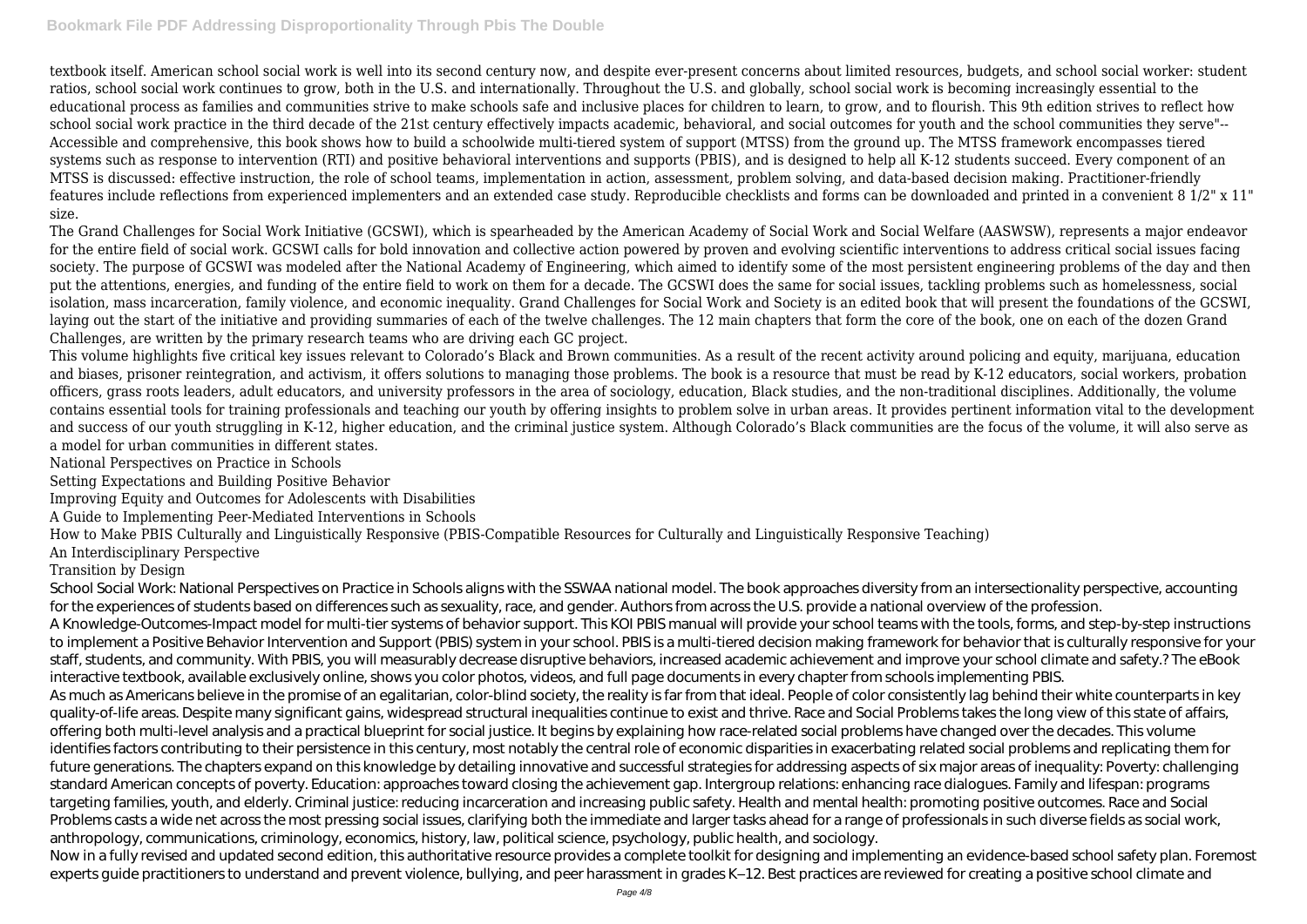establishing effective security and crisis response procedures. The authors describe ways to identify and support behaviorally at-risk students across multiple tiers of intervention, beginning with universal screening. In a convenient large-size format, the book includes reproducible planning tools. Purchasers get access to a Web page where they can download and print the reproducible materials. New to This Edition \*Reflects over 15 years of research advances, new initiatives, and the growth of universal prevention models. \*Grounded in current positive behavior interventions and supports (PBIS) practices; also incorporates restorative discipline, social–emotional learning, and trauma-informed practices. \*State-of-the-art behavioral screening and threat assessment methods are integrated throughout. \*Discussions of timely topics, including cyberbullying, the role and limitations of policing in schools, and racial/ethnic disparities in discipline. This book is in The Guilford Practical Intervention in the Schools Series, edited by Sandra M. Chafouleas.

Social Justice for Children and Young People Handbook of Effective Inclusive Elementary Schools

Responding to Problem Behavior in Schools, Third Edition

Supporting Schools to Serve All Students

KOI PBIS Tier 1 Manual

Blending RTI and PBIS

Research and Practice

**"Now revised and expanded with the latest research and adaptations for additional target behaviors, this is the gold-standard guide to Check-In, Check-Out (CICO), the most widely implemented Tier 2 behavior intervention. CICO is designed for the approximately 10-15% of students who fail to meet schoolwide behavioral expectations but who do not require intensive, individualized supports. In a large-size format with lay-flat binding for easy photocopying, the book includes step-by-step procedures and reproducible tools for planning and implementation. At the companion website, purchasers can download and print the reproducible tools and can access online-only training materials, sample daily progress reports, and an Excel database for managing daily data. (Second edition subtitle: The Behavior Education Program.) Key Words/Subject Areas: CICO, Tier 2, II, behavior education program, behavior support teams, positive behavior interventions and supports, PBIS, daily progress reports, implementation guide, behavioral problems, training workshops, attendance, academic engagement, prevention, elementary students, secondary, children, adolescents, school psychology, school psychologists Audience: School psychologists, school counselors, school social workers, and administrators working with children ages 4-17 (grades PreK-12); PBIS coaches and team leaders; special educators"--**

**Motivating the SEL Field Forward Through Equity looks for a deeper critical understanding of the role of social and emotional learning (SEL) as a lever for equitable access to the competencies and skills individuals will ultimately need to be successful in school, work, and life.**

**Many schools have implemented academic response to intervention (RTI) and schoolwide positive behavioral interventions and supports (PBIS) as separate initiatives. This book provides keys to making these programs more effective, seamless, efficient, and sustainable by combining them into a single multi-tiered system of support (MTSS). Steps and strategies are outlined for integrating data structures, practices, teams, and district systems. Contributing authors present detailed case examples of successful MTSS implementation in three states. In a large-size format with lay-flat binding, the book features 27 reproducible checklists and evaluation tools. Purchasers get access to a companion website where they can download and print the reproducible materials plus other helpful resources. This book is in The Guilford Practical Intervention in the Schools Series, edited by T. Chris Riley-Tillman.**

**Twenty-first century classrooms are diverse in nature and everchanging. Students enter classrooms with many experiences, both positive and negative, that influence and affect their ability to learn. More specifically, children who have experienced trauma often struggle socially, emotionally, and academically. Unfortunately, many educators are not adequately trained to identify the signs of trauma in children. In fact, they may misinterpret the outward behavioral manifestations of trauma as other conduct disorders. Strategies and Methods for Implementing Trauma-Informed Pedagogy is a critical reference book that helps teachers and administrators identify manifestations of trauma in children and explain the characteristics and classroom interventions and resources that can aid educators in supporting students who have experienced trauma. This text explains the effects of trauma and the ways in which it manifests in children, explores resources and community options to support children who have experienced trauma, presents strategies to help students who have experienced trauma to learn in the classroom, and teaches the management of behaviors in positive ways to cultivate a community of learners. Covering topics such as positive behavioral interventions and supports (PBIS), racial trauma, and student classroom behavior, this text is essential for classroom teachers, teachers in training, school counselors, school psychologists, preservice teachers, administrators, researchers, and academicians. Race and Social Problems**

**The School Counselor's Guide to Multi-Tiered Systems of Support**

**IDEA and the Hidden Inequities of Practice**

**Multisystemic Approaches**

**The Check-In, Check-Out Intervention**

### **POSITIVE BEHAVIOR SUPPORTS IN CLASSROOMS AND SCHOOLS**

### **Education and Youth Today**

Given the burgeoning number of diverse students in our nation's schools, coupled with the potentially negative outcomes and wasted resources associated with the misidentification of students for special education and excessive use of exclusionary discipline for specific subgroups of students, it is imperative that educational professionals understand and address the implications arising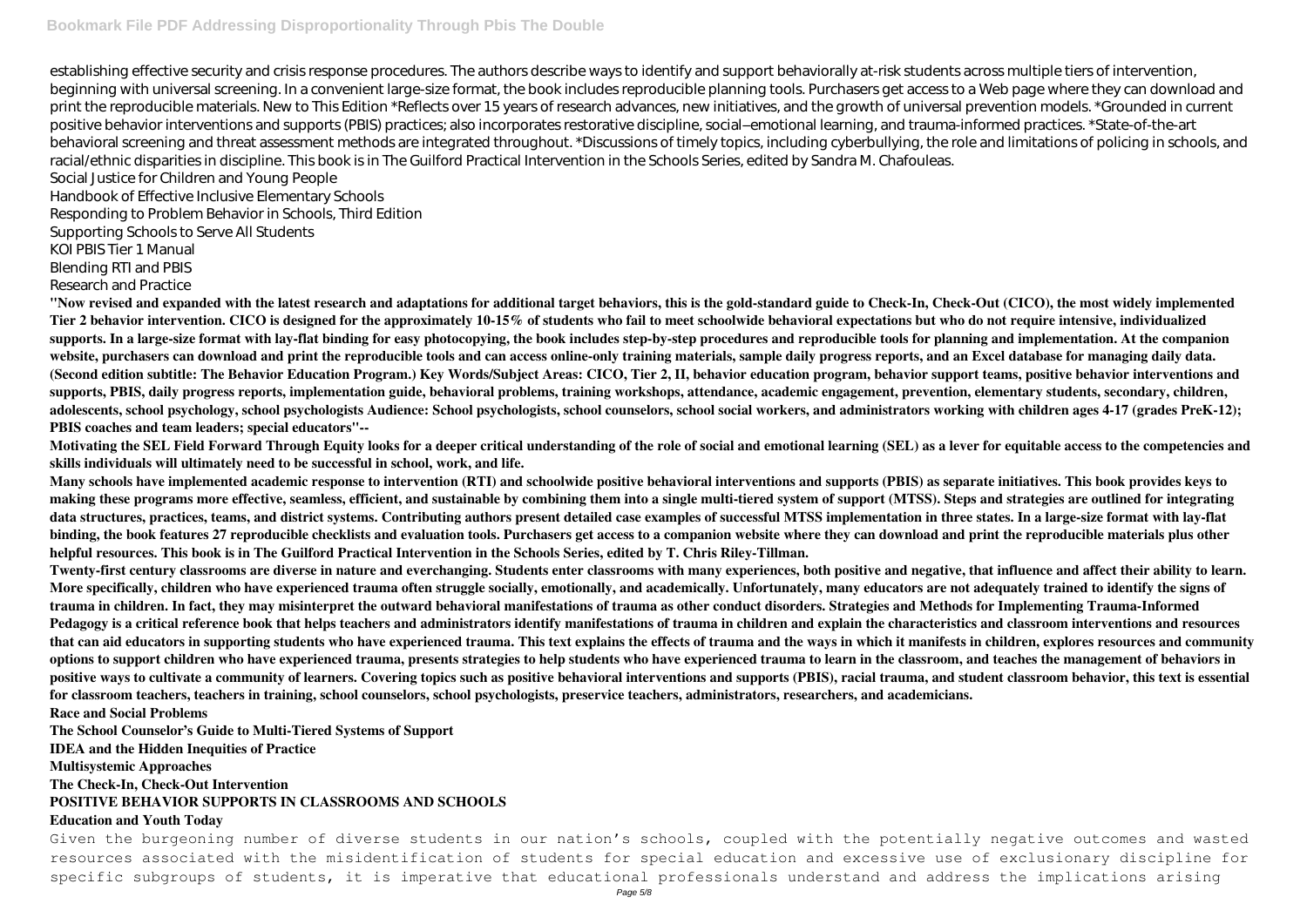from disproportionality for children both with and without disabilities. This text contributes unique perspectives and up-to-date information, including advances and research that have emerged since the last of the extant books was published. Presented in three sections, the first considers disproportionality in special education identification, with chapters examining overrepresentation by ethnicity, gender, and language. The second section addresses disproportionality in discipline, specifically focusing on inequalities in school disciplinary actions and juvenile justice decisions based on ethnicity and gender. The final section provides readers with approaches for addressing disproportionality and creating more equitable learning environments now and in the future. The text encourages bidirectional and evolving relationships between the topics examined in each chapter with the historical framework presented. Because of the comprehensive nature of the topics covered in the book, it is an ideal "onestop" reference for readers aiming to acquire a broad understanding of the key issues related to the topic. The book will appeal to a range of potential readers, including university students and practitioners in the fields of education, psychology, sociology, gender studies, ethnic studies, and criminal justice as well as lay-readers interested in issues of equality and/or education.

Well-educated populations are important aspects of any contemporary society, as education increases national and global development and the positive expansion of communities to participate actively in civil matters also increases. Educational equality is based on the principles of administrative competence and fairness of access and distribution of resources, opportunities, and treatment, which ensures success for every person. Ensuring equal access to quality education requires addressing a wide range of persistent inequalities in society and includes a stronger focus on how different forms of inequalities intersect to produce unequal opportunities or outcomes that affect marginalized and vulnerable groups. Policy and Practice Challenges for Equality in Education takes a multifaceted look at issues of equality and inequality in education as related to policy, practice, resource access, and distribution. As such, this book explores the potential practices in education that serve to mitigate and transform unproductive practices which have left societies scarred by social and educational inequalities. The chapters provide a critical analysis of the manifestations of inequalities in various educational contexts and discerns how broader social inequalities are informed by education-related matters. This book is ideal for sociologists, administrators, instructors, policymakers, data scientists, community leaders, practitioners, stakeholders, researchers, academicians, and students interested in educational equality and the unique challenges being faced worldwide.

When the numbers don't lie, this is your quide to doing what's right If your school is faced with a disproportionate rate of suspensions, gifted program enrollment, or special education referrals for students of color, this book shows how you can uncover the root causes and rally your staff to face the challenge head on. You will: Understand how bias creates barriers to the success of students of color Know what questions to ask and what data to analyze Create your own road map for becoming an equity-driven school, with staff activities, data collection forms, checklists, and progress monitoring tools

The issue of racial disproportionality in the child welfare system, particularly as it impacts African-American children and families, has long been a concern to practitioners and policymakers. However, disproportionality is not limited to the African-American community. Latino, Native-American, Asian-American, and Pacific Islander populations experience inequities in treatment. From leading voices on culturally-competent care comes a cutting-edge book that examines disproportionalities across all of these racial and ethnic groups. Eliminating Racial Disproportionality and Disparities examines a wide range of systems that often affect and interact with child welfare. Chapters are devoted to the juvenile justice system, mental health, the courts, education, and healthcare, making it the only book to offer a multisystemic approach to disparities and disproportionality. Filled with in-depth case studies, key terms, study questions, and resources, and written to reflect CSWE-mandated competencies, this expansive book gives students, educators, policymakers, practitioners, and administrators new knowledge for providing culturally competent services while simultaneously addressing disproportionality across various systems of care. Key Issues Confronting the Black Community in Denver, CO

DISPROPORTIONALITY IN EDUCATION AND SPECIAL EDUCATION

Handbook of Classroom Management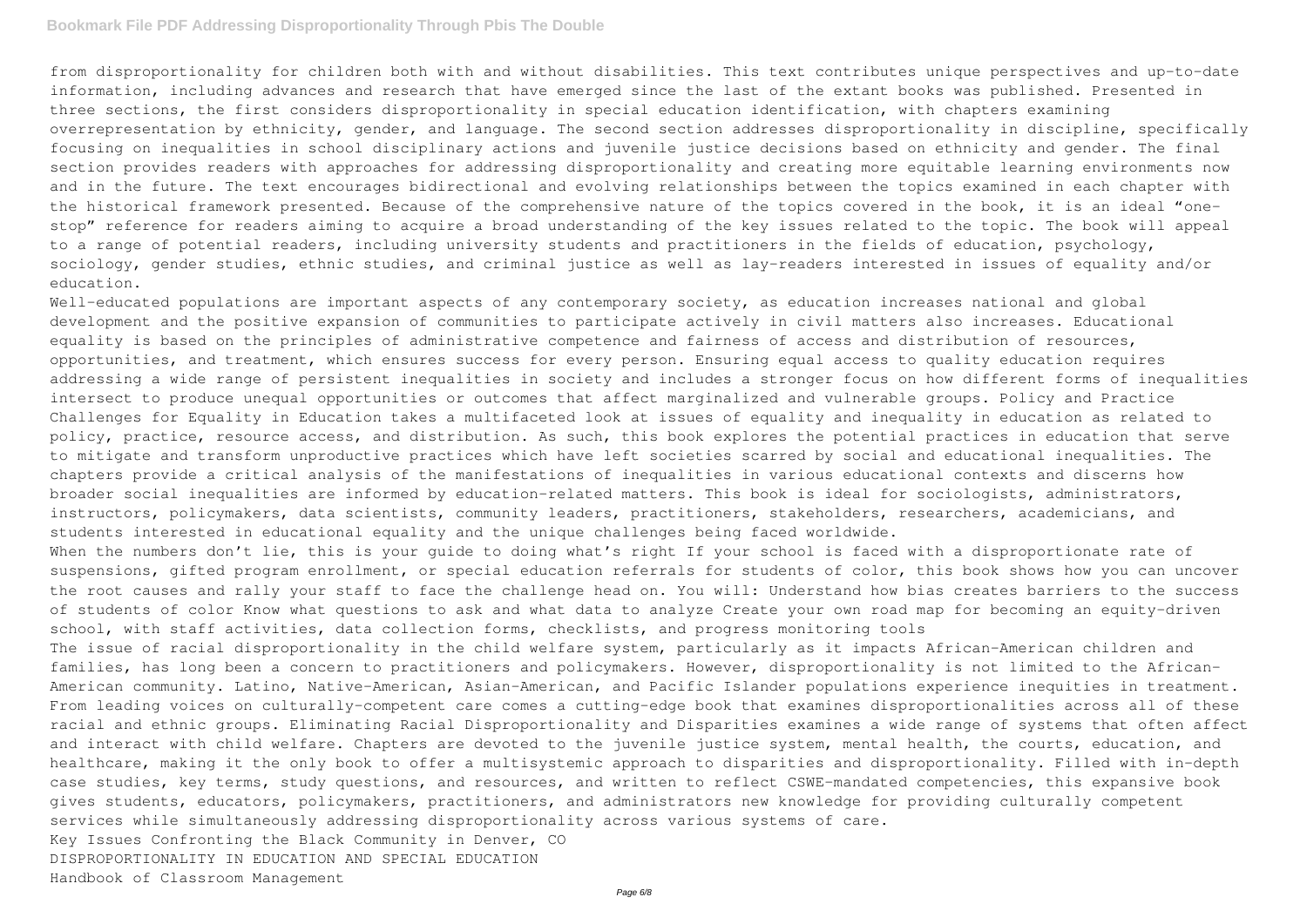Critical Examinations of School Violence and Disturbance in K-12 Education

Practice, Policy, and Research

Integrated Multi-Tiered Systems of Support

#### A Report

*Does Compliance Matter in Special Education?IDEA and the Hidden Inequities of PracticeTeachers College PressSolving Disproportionality and Achieving EquityA Leader's Guide to Using Data to Change Hearts and MindsCorwin Press*

*The present volume consists of up-to-date review articles on topics relevant to psychology and law, and will be of current interest to the field. Notably, the majority of these topics are currently attracting a great deal of research and public policy attention in the U.S. and elsewhere, as evidenced by programs at the American Psychology-Law Society and related conferences. Topics for the present volume include: attitudes toward the police (Cole et al.), alibis (Charman et al.), hate crimes based on gender and sexual orientation (Plumm & Leighton), the role of gender at trial (Livingston et al.), neuroimages in court (Glen), intimate partner violence (Mauer & Reppucci), postidentification feedback (Douglass & Smalarz) and individual differences in eyewitness identification (Snowden & Bornstein), veterans' wellbeing (Berthelot & Prager), and plea bargaining (Levett).*

*Transitions to adulthood for adolescents with disabilities are as diverse as the adolescents themselves. While there have been marked improvements for students with disabilities, there is still concern that employment education and independent living outcomes are not equitable across groups of students. For example, adolescents of color are more likely to face exclusionary discipline procedures in school resulting in detention and court involvement which, in turn, can limit access to educational opportunities in inclusive settings. Recommending a shift toward strengths-based approaches to research and practice, Trainor explores how all stakeholders, including researchers and practitioners, can help shape equitable opportunities for youth with disabilities in transition. Transition by Design reframes disability, diversity, and equity during the transition from high school to adulthood. "Audrey Trainor offers an excellent treatise on transition research and practice as cultural acts that lead to differential outcomes for youth with disabilities, particularly for those from historically marginalized groups. Each of us must heed her call to examine how our personal and professional cultures influence our work and contribute to equity, or inequity, in programs and services for these populations." —Alba A. Ortiz, professor emerita, The University of Texas at Austin "With passion and precision, Trainor calls us to see the work of transition education through new and broader lenses. Her remarkable book pushes the field to pursue equity and ensure every young person with a disability can flourish." —Erik Carter, professor, Vanderbilt University*

*Enhance your positive behavioral interventions and supports (PBIS) to do what's best for all students. With this equity-focused guide by Sharroky Hollie and Daniel Russell, Jr., you will discover a clear roadmap for aligning PBIS with cultural and linguistic responsiveness (CLR). Dive deep into why there is an urgent need for this alignment and then learn how to move forward to better serve your learners, especially those from historically underserved populations. Integrate culturally and linguistically responsive teaching with your PBIS strategies: Learn where PBIS falls short and why issues around discipline persist, especially with Black and Brown students. Gain clarity around culturally and linguistically responsive (CLR) teaching strategies in the classroom. Understand the difference between authentic and inauthentic CLR alignment to PBIS. Acquire practical steps, suggestions, and recommendations for being culturally and linguistically responsive in the classroom as well as across schools and districts. Give students the language, activities, and procedures to be situationally appropriate for school situations affected by PBIS in the classroom. Contents: About the Authors Introduction: The Ubiquity of Positive Behavioral Interventions and Supports Part 1: The Why of Culturally and Linguistically Responsive PBIS Chapter 1: The Basics of a CLR-Managed Classroom Chapter 2: PBIS and Authentic Cultural and Linguistic Responsiveness Chapter 3: The Need for Authentic Culturally and Linguistically Responsive PBIS Part 2: The How of Culturally and Linguistically Responsive PBIS Chapter 4: CLR PBIS Alignment, Assessment, and Activation Chapter 5: Situationally Appropriate Opportunities Within PBIS Chapter 6: The Language of Situational Appropriateness Within PBIS Final Thoughts: A Change in Mindset to Enhance PBIS Appendix: Helpful Abbreviations for Cultural and Linguistic Responsiveness Research and Practice to Reduce Disparities*

#### *Volume 4*

*Advances in Psychology and Law How to Recognize, Understand, and Help Challenged (and Challenging) Students Succeed Building Academic and Behavioral Success in Schools Care and Culturally Responsive Pedagogy in Online Settings*